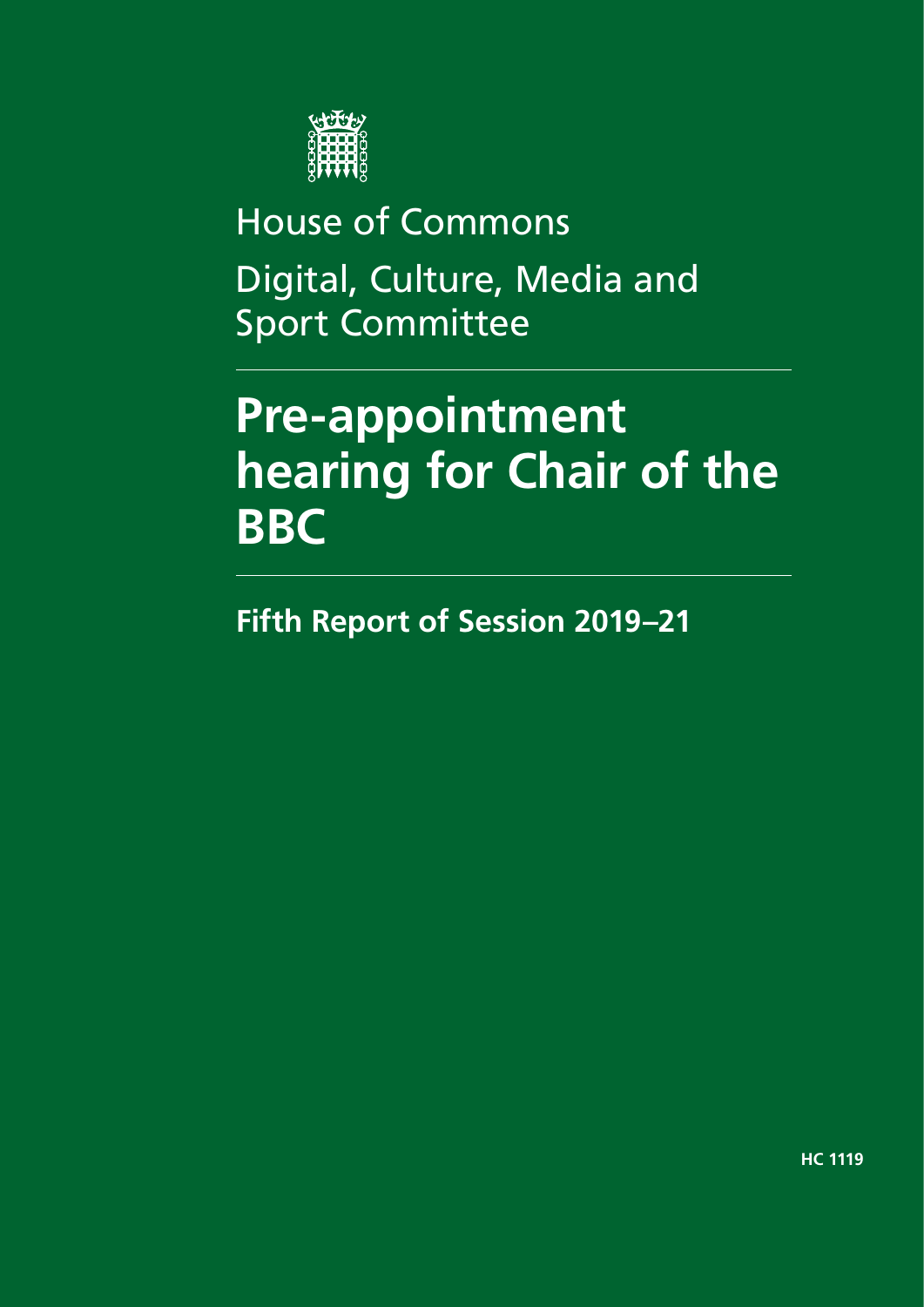

House of Commons Digital, Culture, Media and Sport Committee

# **Pre-appointment hearing for Chair of the BBC**

## **Fifth Report of Session 2019–21**

*Ordered by the House of Commons to be printed 15 January 2021*

> **HC 1119** Published on 15 January 2021 by authority of the House of Commons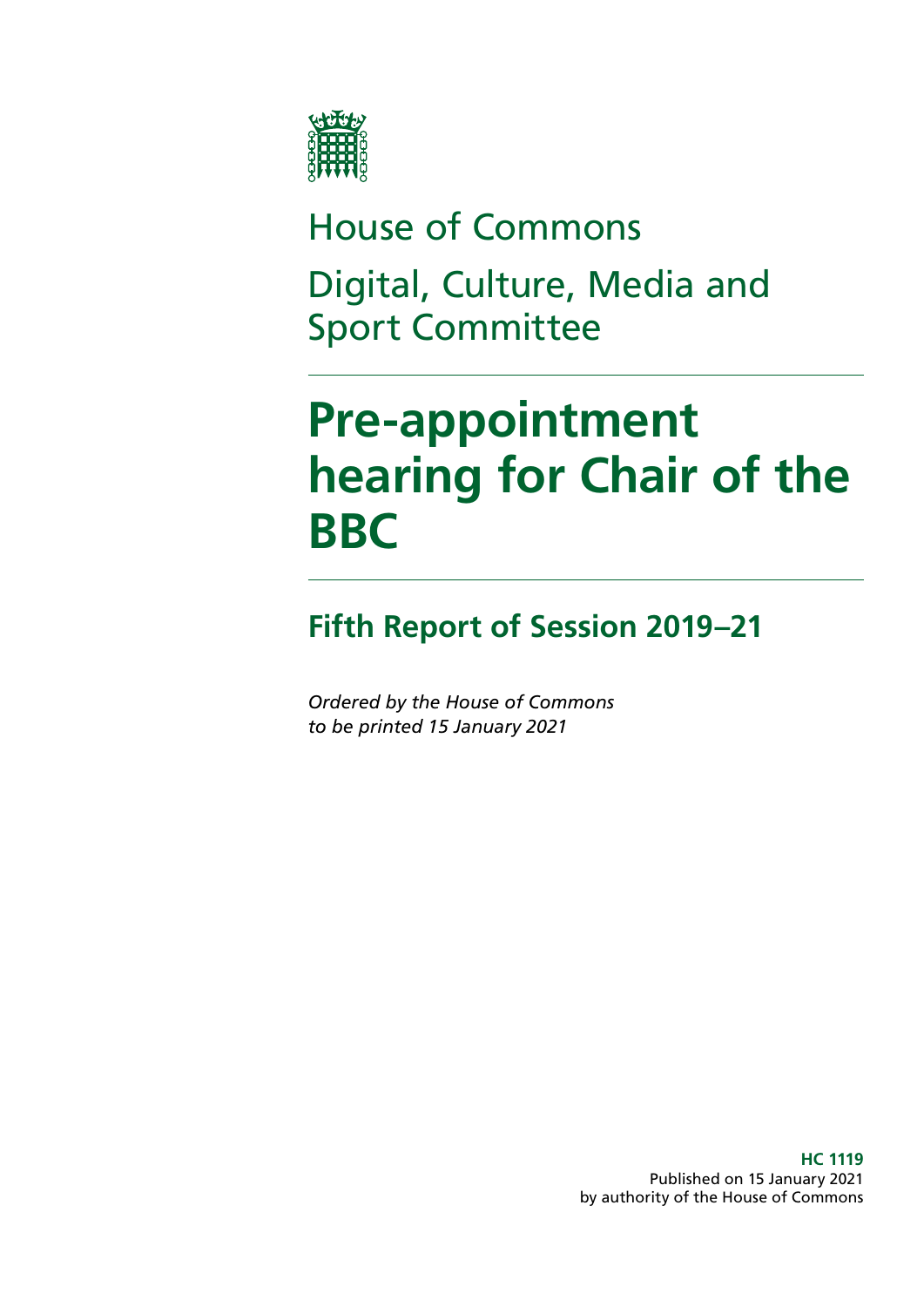#### **The Digital, Culture, Media and Sport Committee**

The Digital, Culture, Media and Sport Committee is appointed by the House of Commons to examine the expenditure, administration and policy of the Department for Digital, Culture, Media and Sport and its associated public bodies.

#### **Current membership**

[Julian Knight MP](https://members.parliament.uk/member/4410/contact) (*Conservative, Solihull*) (Chair) [Kevin Brennan MP](https://members.parliament.uk/member/1400/contact) (*Labour, Cardiff West*) [Steve Brine MP](https://members.parliament.uk/member/4067/contact) (*Conservative, Winchester*) [Alex Davies-Jones MP](https://members.parliament.uk/member/4849/contact) (*Labour, Pontypridd*) [Clive Efford MP](https://members.parliament.uk/member/165/contact) (*Labour, Eltham*) [Julie Elliott MP](https://members.parliament.uk/member/4127/contact) (*Labour, Sunderland Central*) [Rt Hon Damian Green MP](https://members.parliament.uk/member/76/contact) (*Conservative, Ashford*) [Rt Hon Damian Hinds MP](https://members.parliament.uk/member/3969/contact) (*Conservative, East Hampshire*) [John Nicolson MP](https://members.parliament.uk/member/4415/contact) (*Scottish National Party, Ochil and South Perthshire*) [Giles Watling MP](https://members.parliament.uk/member/4677/contact) (*Conservative, Clacton*) [Heather Wheeler MP](https://members.parliament.uk/member/4053/contact) (*Conservative, South Derbyshire*)

#### **Powers**

The Committee is one of the departmental select committees, the powers of which are set out in House of Commons Standing Orders, principally in SO No 152. These are available on the internet via [www.parliament.uk.](https://www.parliament.uk/)

#### **Publication**

© Parliamentary Copyright House of Commons 2020. This publication may be reproduced under the terms of the Open Parliament Licence, which is published at [www.parliament.uk/copyright](https://www.parliament.uk/copyright).

Committee reports are published on the Committee's website at [www.parliament.uk/dcmscom](https://committees.parliament.uk/committee/378/digital-culture-media-and-sport-committee/publications/) and in print by Order of the House.

Evidence relating to this report is published on the [inquiry publications page](https://committees.parliament.uk/work/89/broadband-and-the-road-to-5g/publications/) of the Committee's website.

#### **Committee staff**

The current staff of the Committee are Kate Anderson (Second Clerk), Keely Bishop (Committee Operations Assistant), Andy Boyd (Committee Operations Manager), Gina Degtyareva (Media and Communications Officer), Conor Durham (Committee Specialist), Lois Jeary (Committee Specialist), Stephen McGinness (Clerk), Anne Peacock (Senior Media and Communications Officer), and Charlotte Swift (Second Clerk).

#### **Contacts**

All correspondence should be addressed to the Clerk of the Digital, Culture, Media and Sport Committee, House of Commons, London SW1A 0AA. The telephone number for general enquiries is 020 7219 6188; the Committee's email address is [cmscom@parliament.uk.](mailto:cmscom%40parliament.uk?subject=)

You can follow the Committee on Twitter using [@CommonsDCMS](https://twitter.com/CommonsDCMS)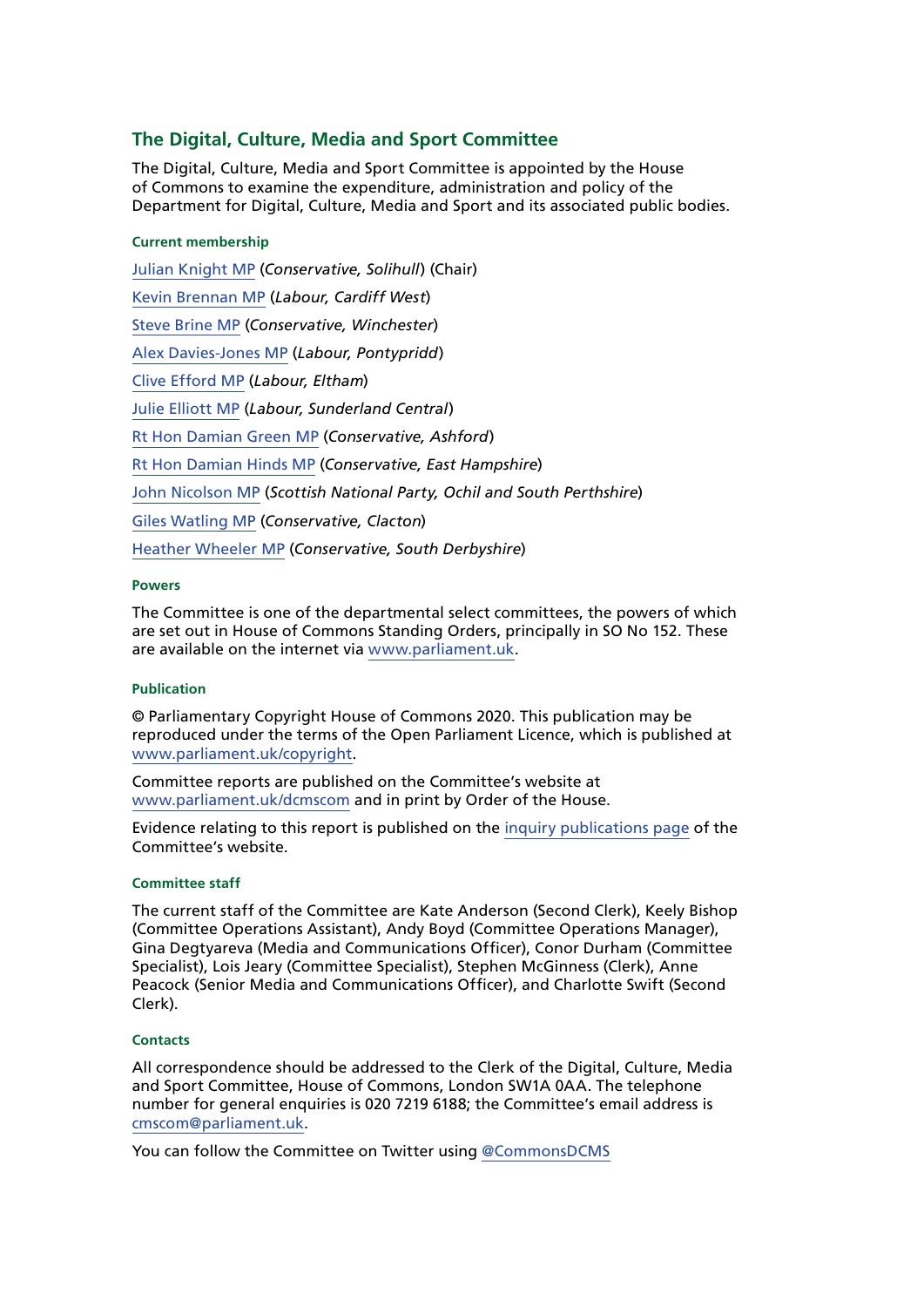### **Contents**

| <b>Background to today's session</b>                             | 3  |
|------------------------------------------------------------------|----|
| Introduction                                                     | 3  |
| The BBC                                                          | 3  |
| The role                                                         | 4  |
| Recruitment process                                              | 4  |
| The candidate: Richard Sharp                                     | 5  |
| <b>Biographical information</b>                                  | 5  |
| Our evidence                                                     | 5  |
| Conclusion                                                       | 6  |
| <b>Appendix 1: Richard Sharp's CV</b>                            | 7  |
| <b>Formal minutes</b>                                            | 10 |
| <b>Witnesses</b>                                                 | 11 |
| <b>Published written evidence</b>                                |    |
| List of Reports from the Committee during the current Parliament |    |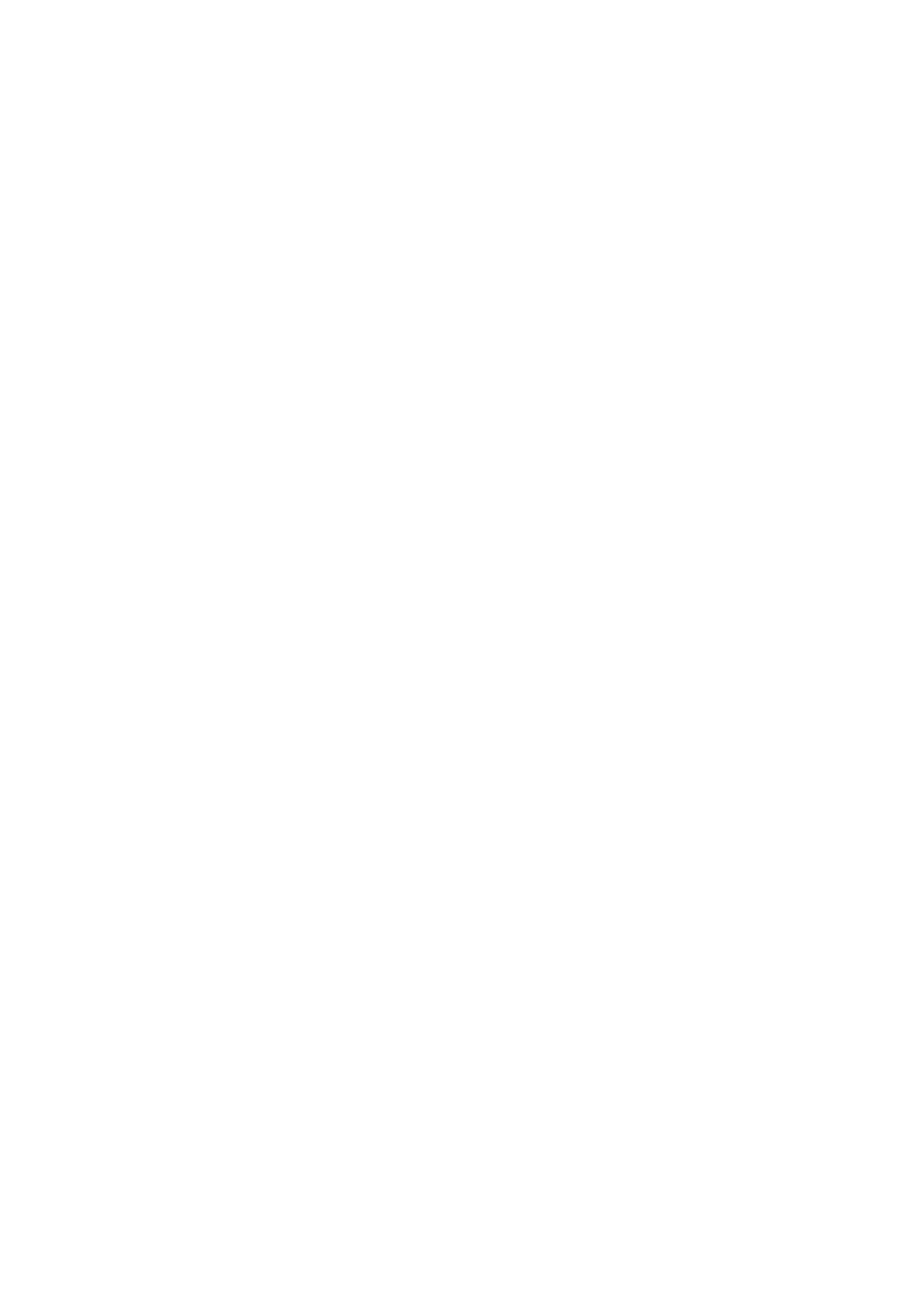### <span id="page-5-0"></span>Background to today's session

#### **Introduction**

1. On 6 January 2021 the Government announced that their preferred candidate for Chair of the BBC Board was Richard Sharp. Under the BBC Royal Charter, a this unitary Board is wholly responsible for governance of the BBC. Ricahrd Sharp has been chosen as the preferred candidate to replace Sir David Clementi who was appointed after a hearing with this Committee on 17 January 2017.

2. The process of appointing the Chair of the BBC has not been the open and orderly affair that our predecessor Committee recommended in its Third Report of Session 2016– 17, BBC White Paper and related issues. Before the competition had formally commenced rumours of who the Government might prefer had been floated in the press leading this Committee to write to the Secretary of State due to our concerns that, if senior members of the government promote names in public ahead of an appointment, the eventual appointment of such a person would cast doubt on the fairness of the process regardless of the candidate's merit. This is a view shared by the Commissioner for Public Appointments who wrote, on 6 January 2021, that "it would be helpful if people briefing on or behalf of ministers kept their views to themselves ahead of appointment competitions".

3. In line with Cabinet Office Guidelines agreed with the House of Commons Liaison Committee, the Chair of the BBC Board is a post subject to a pre-appointment hearing by us. The outcome of the hearing is non-binding, although the report from a Select Committee holding a pre-appointment hearing should inform Ministers' decision making on whether or not to proceed with an appointment. Our purpose in conducting this hearing is to satisfy Parliament that the post would be filled by someone of sufficient calibre and independence for the role.

#### **The BBC**

4. The BBC is a public corporation, established under Royal Charter. The Charter is the constitutional basis for the BBC, setting out its public purposes, guaranteeing its independence, and outlining the duties of its governing Board and the way it is regulated. The BBC's mission is to act in the public interest, serving all audiences through the provision of impartial, high-quality and distinctive output and services which inform, educate and entertain. Under the Charter, the BBC must promote the following five public purposes:

- (1) To provide impartial news and information to help people understand and engage with the world around them;
- (2) To support learning for people of all ages;
- (3) To show the most creative, highest quality and distinctive output and services;
- (4) To reflect, represent and serve the diverse communities of all of the United Kingdom's nations and regions and, in doing so, support the creative economy across the United Kingdom;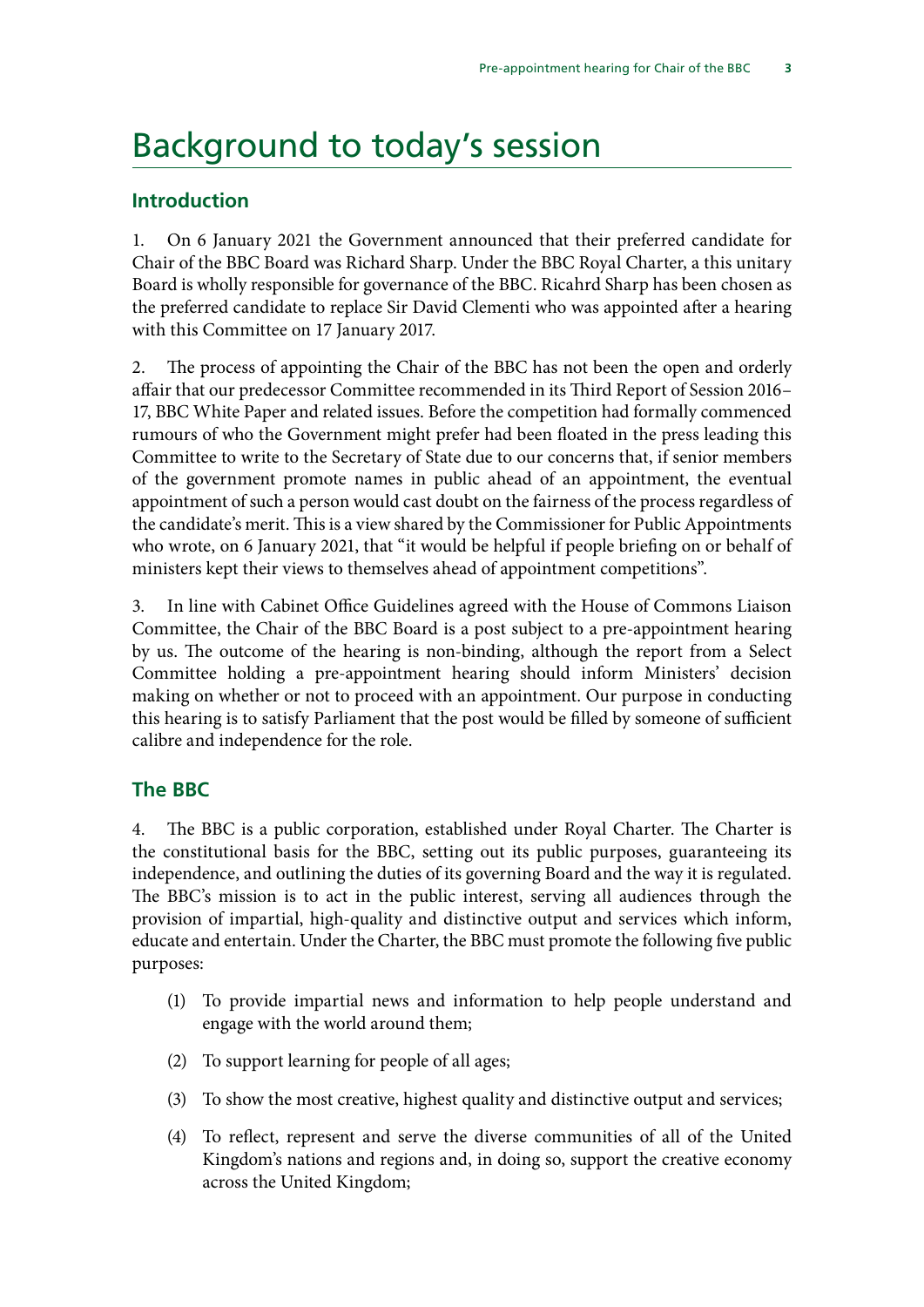<span id="page-6-0"></span>(5) To reflect the United Kingdom, its culture and values to the world.

#### **The role**

5. The advertisement for the Chair of BBC Board set out that prospective candidates for the role need to be able to demonstrate a commitment to the independence, mission and public purposes of the BBC, as well as demonstrating that they meet a majority of the following criteria to a high degree:

- Experience working at the highest level of public or commercial life in the UK and/or internationally;
- An understanding of the key challenges and opportunities facing the media and broadcasting market and/or the creative industries in the UK, and globally;
- The skills needed to be an effective Chair; including experience of exercising financial management and securing value for money;
- A proven ability to think through complex issues strategically, independently and imaginatively;
- Excellent communication and relationship management skills, and the ability to represent the BBC to a wide range of stakeholder groups, including audiences, parliamentarians and the media; and,
- Ability to challenge and vigorously scrutinise in the public interest, the operation of the BBC, including delivery of impartiality and global reach.

6. The time commitment for the Chair will be at least 3–4 days per week and be paid £160,000 per annum. The Chair will be responsible for providing strong leadership of the Board and the role will require a greater level of public facing, engagement and management activity than the other Board members.

#### **Recruitment process**

7. The BBC Chair competition was launched on 14 October 2020 and was advertised on the Cabinet Office Centre for Public Appointments website and on DCMS Social Media. The Secretary of State also announced the launch in the media. The BBC promoted this role within their own networks. The closing date was 11 November 2020.

8. The selection panel was made up of Sarah Healey (DCMS Permanent Secretary), and three independent members, Sir William Fittall, Blondel Cluff CBE and Catherine Baxendale.

9. The panel had 23 candidates successfully submit applications before the deadline, two of which were female, two from a BAME background and 2 declared a disability. Of the eight candidates shortlisted, one was female, one from a BAME background and noone with a declared disability. While DCMS ministers were concerned about the lack of diversity in the shortlist with respect to protected characteristics, the Panel was satisfied that there was broad range of relevant experience and expertise among candidates.

10. Five candidates were found by the selection panel to be appointable to the position of BBC Chair but the Government did not provide the Committee with information on the diversity of those final five.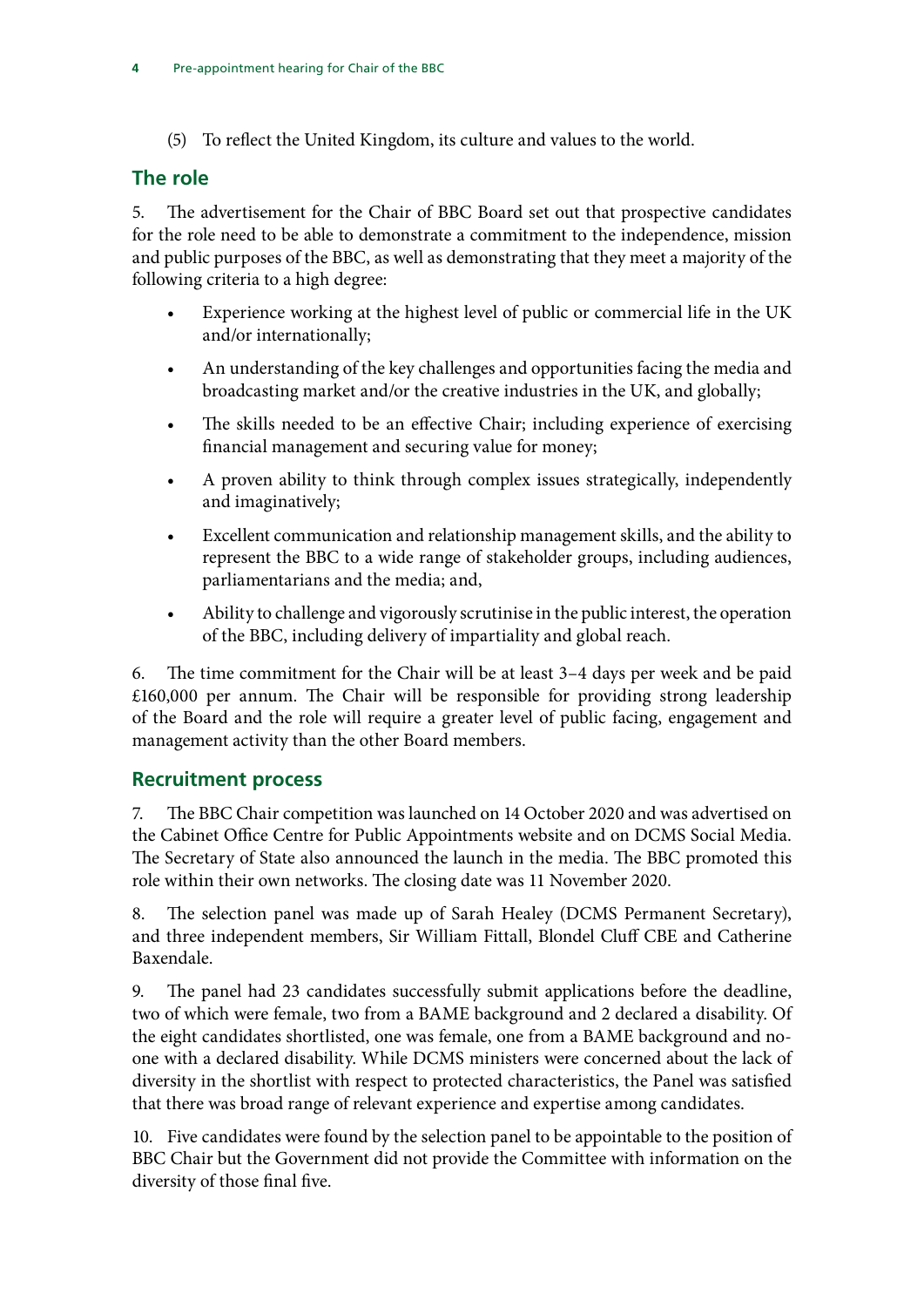## <span id="page-7-0"></span>The candidate: Richard Sharp

#### **Biographical information**

11. Richard Sharp has over 30 years of experience in the financial sector, including commercial banking, derivatives, fixed income, private equity and investment banking. He spent 23 years at Goldman Sachs, joining in 1984 to start and head its European Capital Markets Group. He subsequently held a number of senior roles, most recently as Chairman of Goldman Sachs' principal investment business in Europe. Prior to this, he worked in both commercial banking and investment banking for JP Morgan. He is also a Director of Oncimmune, a former Chairman and an Emeritus Trustee of the Royal Academy and a Director of International Rescue UK.

12. Mr Sharp was a member of the Bank of England's Financial Policy Committee (FPC) from its formal inception in 2013 through to April 2019. The FPC is the entity charged by the UK Government with the powers and the duty to ensure financial stability in the UK. Elsewhere, Mr Sharp has headed the primary Eurobond business, the European Investment Banking Services, the UK investment Banking Business, the European Private Equity and Mezzanine Business. Mr Sharp was a Partner of Goldman Sachs and was a member of the European Management Committee.

13. Mr Sharp is Chief Executive of DII Capital UK Adviser LLP, and a partner in Roundshield Partners LLP and SW7 Asset Management (UK) LLP. These commercial interests were all placed into a blind trust due to his role serving as a Special Economic Advisor to the Treasury, addressing national financial issues arising from the current pandemic. Mr Sharp is stepping down from this role immediately.

#### **Our evidence**

- 14. In oral evidence we asked Richard Sharp about the following specific matters:
	- Reasons and motivations for applying for the post;
	- Experience and selection process;
	- His potential priorities for the BBC;
	- How he would support the BBC in developing commercial income;
	- Diversity within the BBC
	- Pay discrimination at the BBC
	- The future of the licence fee;
	- Whether the BBC reflects the UK;
	- What the priorities should be for audience engagement;
	- The future of public sector broadcasting;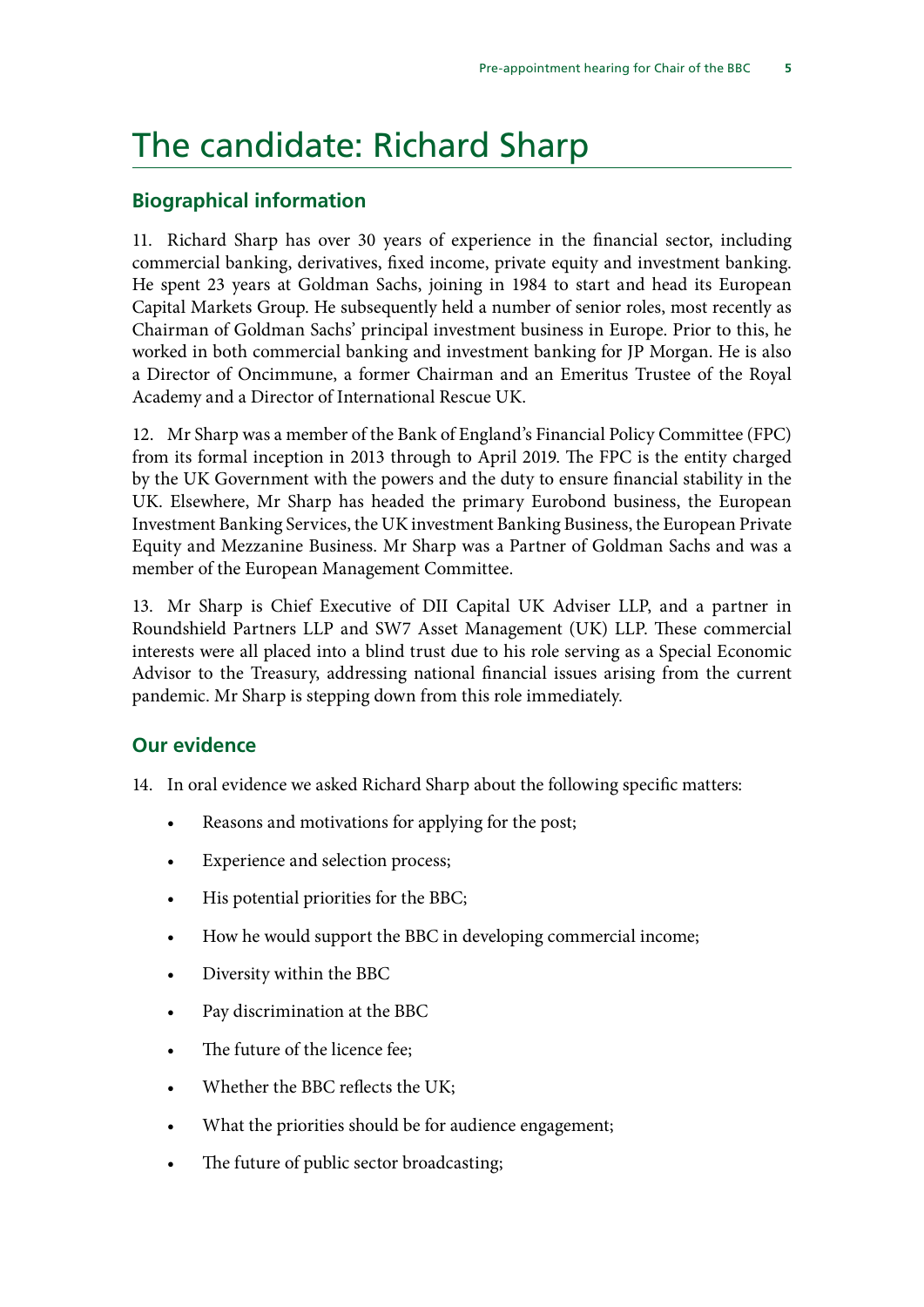#### <span id="page-8-0"></span>**Conclusion**

15. One of our key concerns before the session with Richard Sharp was that his appointment would mean that, for the first time, neither of the senior roles in the BBC, the Director-General and the Chair of the Board, would have editorial experience. We also had concerns about the process where a series of names were leaked in the press prior to the competition opening and the press also named Mr Sharp as Chair of the BBC hours before any announcement from the Government. We questioned Mr Sharp on a wide range of issues from his credentials for the job and the process by which he was chosen as candidate through issues of equality and impartiality at the BBC and the future of the BBC and public service broadcasting in general. We were satisfied that Mr Sharp, despite some understandable early nerves, demonstrated an ability to handle robust questioning and to keep calm under pressure.

16. When questioned on equal pay, Mr Sharp had obviously done some homework but, despite a welcome commitment to come back to the Committee with more detail, did not convince us that he knew enough to get an immediate handle on the situation. What was more impressive was Mr Sharp's ready understanding of the business and how, and where, the BBC needed to perform to deliver on its public service commitments and to compete in a changing media landscape, both in the UK and globally. He was convincing in his defence of the independence of his role and of the BBC.

17. We would like to re-emphasise to the Government that the process needs, not just to be fair, but to be seen to be fair. The lack of candidate diversity is probably impacted by the process being seen as less than fair. The way the names of the Government's preferred candidates were leaked to the press ensured that strong questions were raised in our session regarding how Mr Sharp was appointed and to what extent his political connections, and donations, contributed to that appointment.

18. Despite, like his predecessor, lacking in broadcasting experience, Mr Sharp was able to respond effectively to our questions. We are content to confirm his appointment as Chair of the BBC Board and wish him well with the challenges the Corporation will face in the coming years.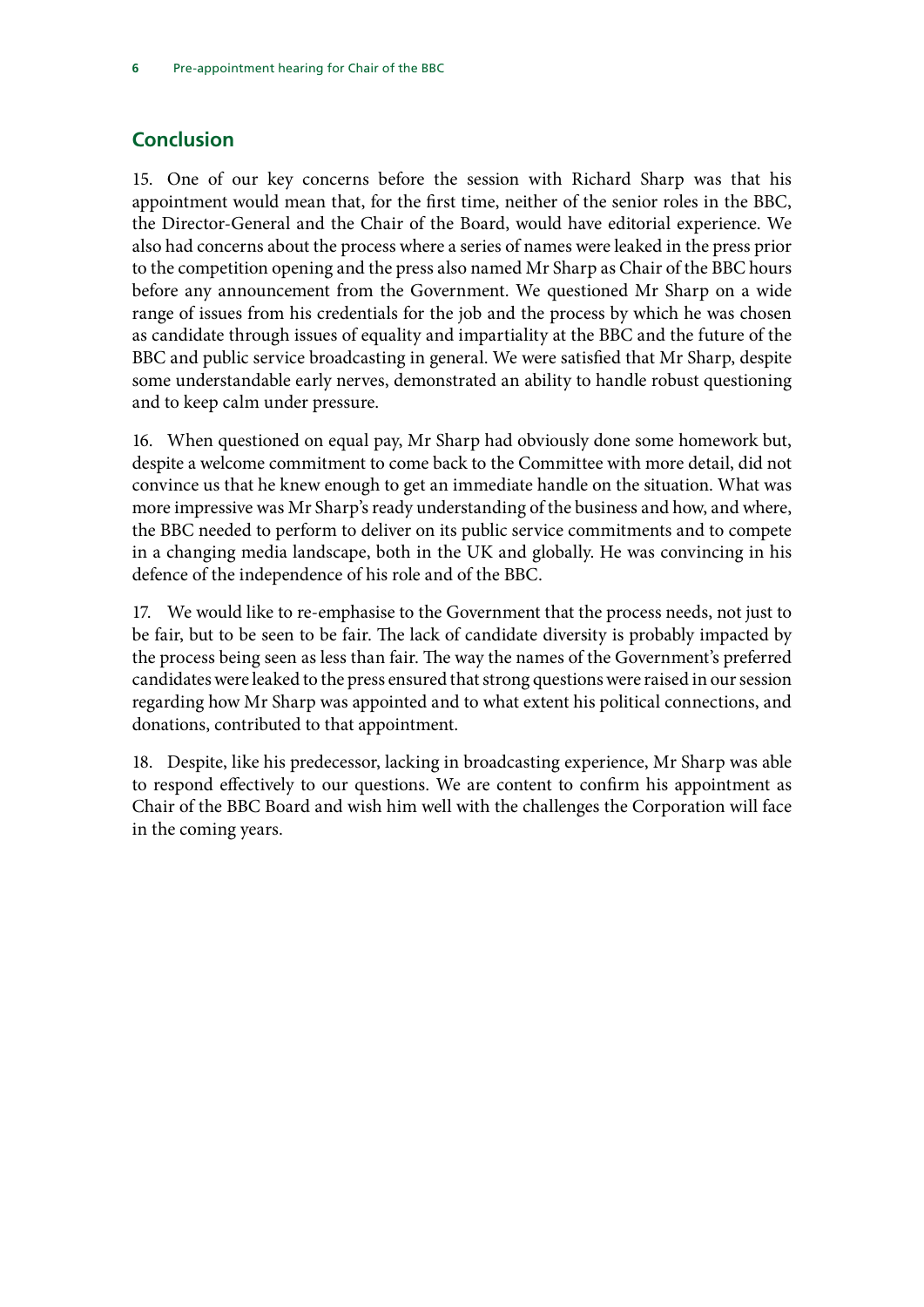# <span id="page-9-0"></span>Appendix 1: Richard Sharp's CV

#### **PREVIOUS EMPLOYMENT**

Richard was serving as a Special Economic Advisor to the Treasury until January 2021, addressing national financial issues arising from the current pandemic. Richard's commercial interests are now placed in a blind trust.

#### *Goldman Sachs 1984–2007*

- Richard joined GS to start and head its European Capital Markets Group. Subsequently he headed the primary Eurobond business, the European Investment Banking Services, the UK investment Banking Business, the European Private Equity and Mezzanine Business.
- Throughout his career at GS Richard was a producer manager: managing businesses and also leading on some of the firm's most significant client and principal transactions. His media advisory and investing activities included successful M&A, Private Equity transactions and venture capital.
- Richard was a Partner of GS and was a member of the European Management Committee. Whilst at GS Richard was independently named as one of the leading bankers in Europe.

#### *JP Morgan 1978–1984*

• Richard was a founding member of JP Morgan's securities operation and was one of the creators of its derivative operations.

#### **RESPONSIBILITIES PLACED INTO BLIND TRUST AS A RESULT OF TREASURY ADVISORY POSITION:**

#### *CEO of DII Capital*

- **DII** is a holding company for investment activities.
- Two Principal Holdings Roundshield Capital and SW7.
- In addition, significant venture capital holdings: Oncimmune (Cancer Diagnostic), Celsee (MedTech research company).
- Tadaweb and Kyra (mediatech).

#### *Chairman Partner of RoundShield Capital*

• **Roundshield**, co-founded in 2013, provides medium term capital to SMEs. It includes amongst its LPs some of the world's leading university endowments. It has recently raised its third (€500mm) fund and has generated returns on existing capital (€500mm) of approx. 19 pct. Net to date. Richard chaired the Investment Committee.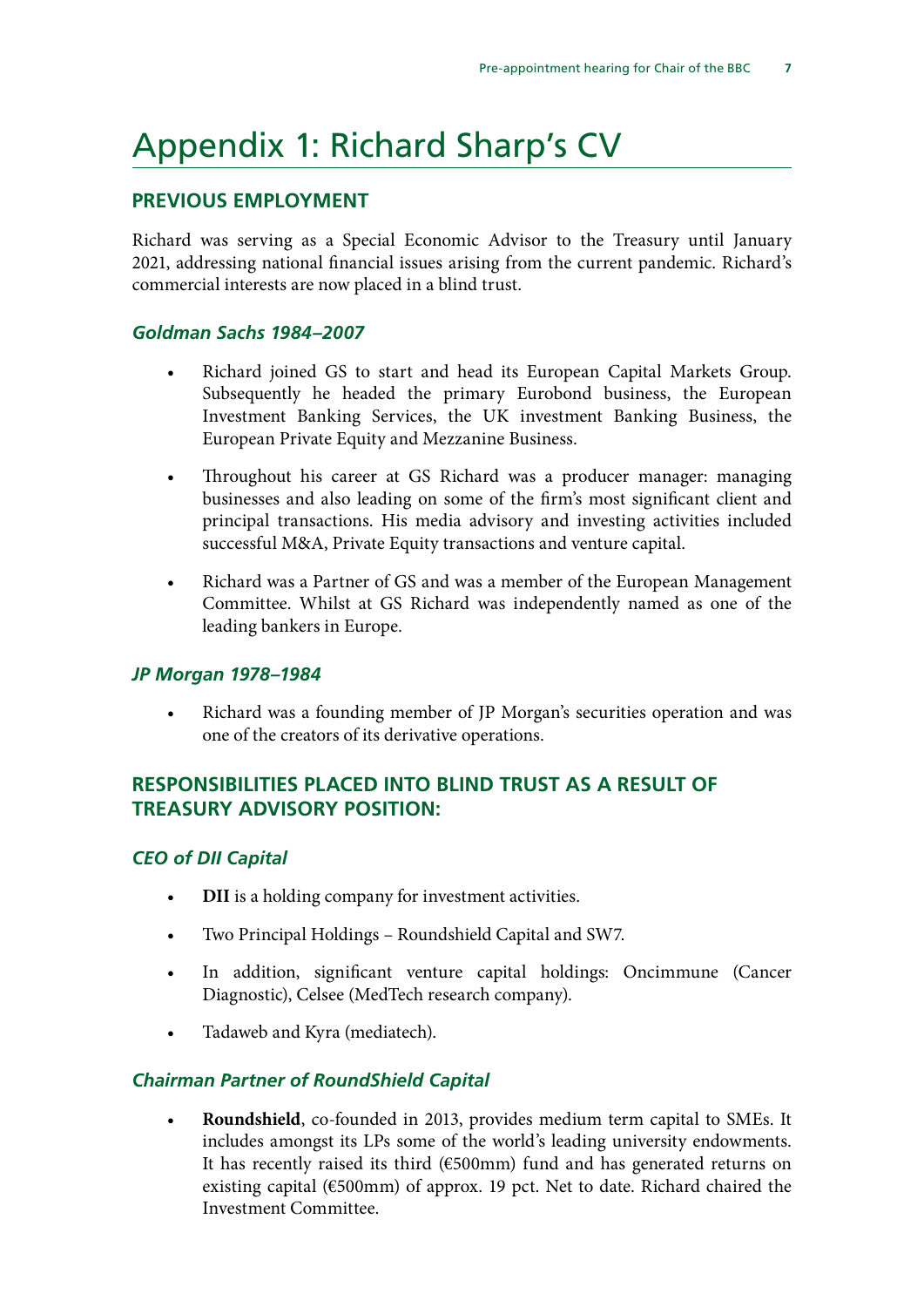#### *Partner of SW7 and SW7 Technologies*

• **SW7** is an algorithmic specialist company which Richard founded with a former quant partner of Richard's from Goldman Sachs and a team of mathematicians from Imperial College. Its principal initial activity is to apply its graph theoretical mathematical algorithmic capability to investment activities and, following that, to develop further MedTech and security technology applications.

#### **OTHER BOARD MEMBERSHIPS**

- **Oncimmune** is an AIM listed Nottingham University spin out company; it is a Cancer Diagnostic Company seeking to save lives through the early diagnosis of cancer through blood testing. It has recently successfully completed a trial with NHS Scotland.
- **Kyra** is a UK based private media technology company and media platform aimed at Generation Z on YouTube etc.
- **Tadaweb**.

#### *Board member, Financial Policy Committee of the Bank of England*

• Richard has been a member of the FPC since its formal inception in 2013 through to April 2019. The FPC, created by statute and accountable to Parliament, is the entity charged by the UK Government with the powers and the duty to ensure financial stability in the UK. As an FPC member, Richard was required to deliver public speeches and appear regularly in front of the Treasury Select Committee. Richard conformed to the civil service code on political independence.

#### *Other Board Positions 2005/19*

• Richard has served as Chairman, Deputy Chairman, or non-executive Director of the following companies providing him with a wide range of Governance Experience: Huntsworth (UK public – media), ISS (Global Industrial Services – Danish), Cognis (industrial Chemicals – German), Celsee (medical technology  $- US$ ).

#### **NON-PROFIT ACTIVITY**

- Richard has maintained an involvement in UK Cancer philanthropy and has served as a trustee of the Institute for Cancer Research (one of the world's leading Cancer Research Institutions) and has had a governance role at the Royal Marsden Hospital.
- Richard has served as a member of the UK Board of International Rescue and serves as a supporter and trustee of other Refugee focused charities.
- Richard is a trustee of Uprising, supporting social mobility for underprivileged students and young graduates.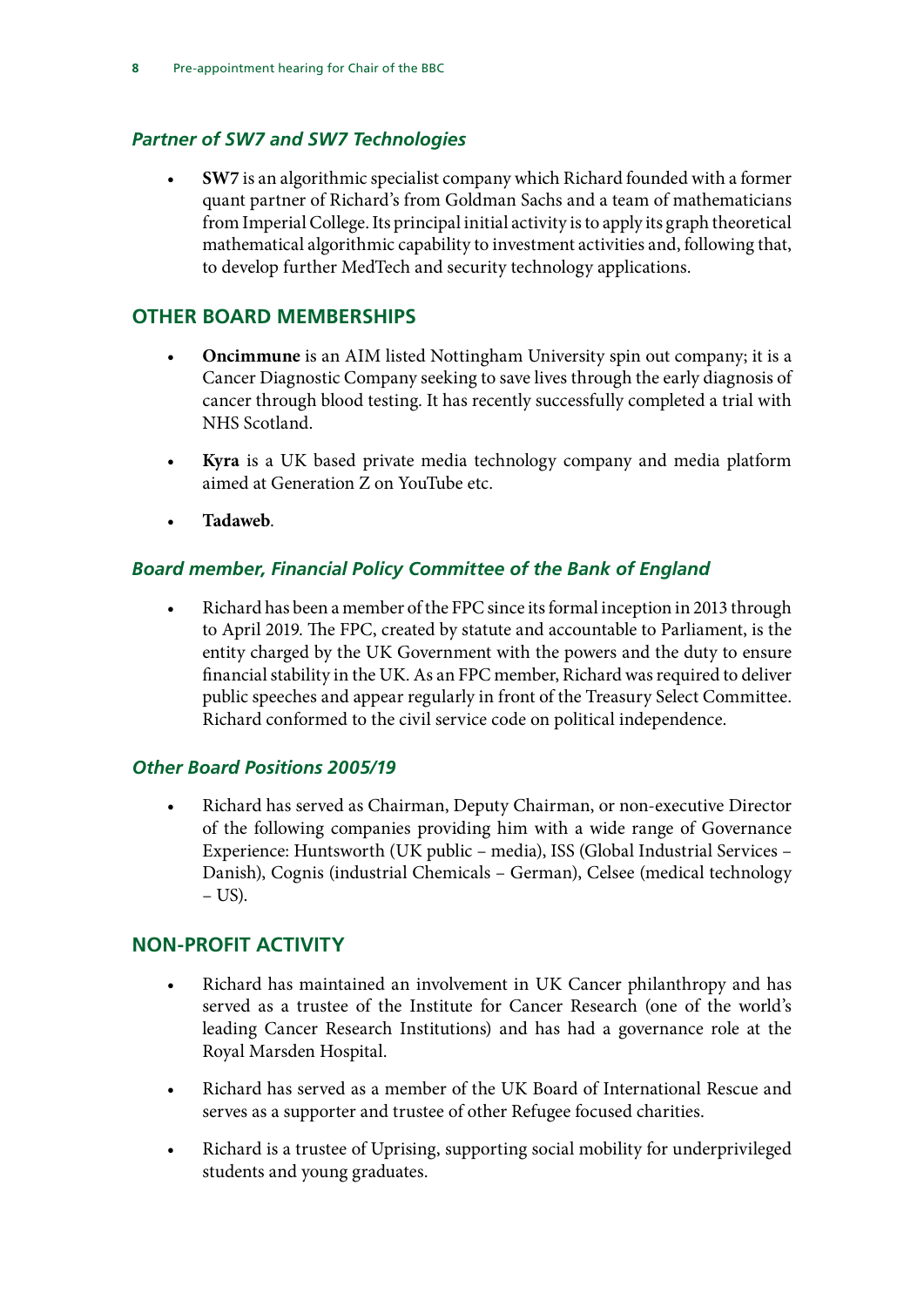#### **ARTS**

- Richard was Chairman of the Trustees Royal Academy of the Arts (2004–14) the world- famous Piccadilly based Arts Institution—he remains an emeritus trustee of the RA.
- He co-founded the music charity London Music Masters, bringing music education to underprivileged primary schools in London.

#### **EDUCATION & PERSONAL**

• Richard was educated at State primary and Grammar Schools and sixth form at a public school. He was an exhibitioner at Oxford reading PPE 1975/1978. Richard lives in London and has 4 children.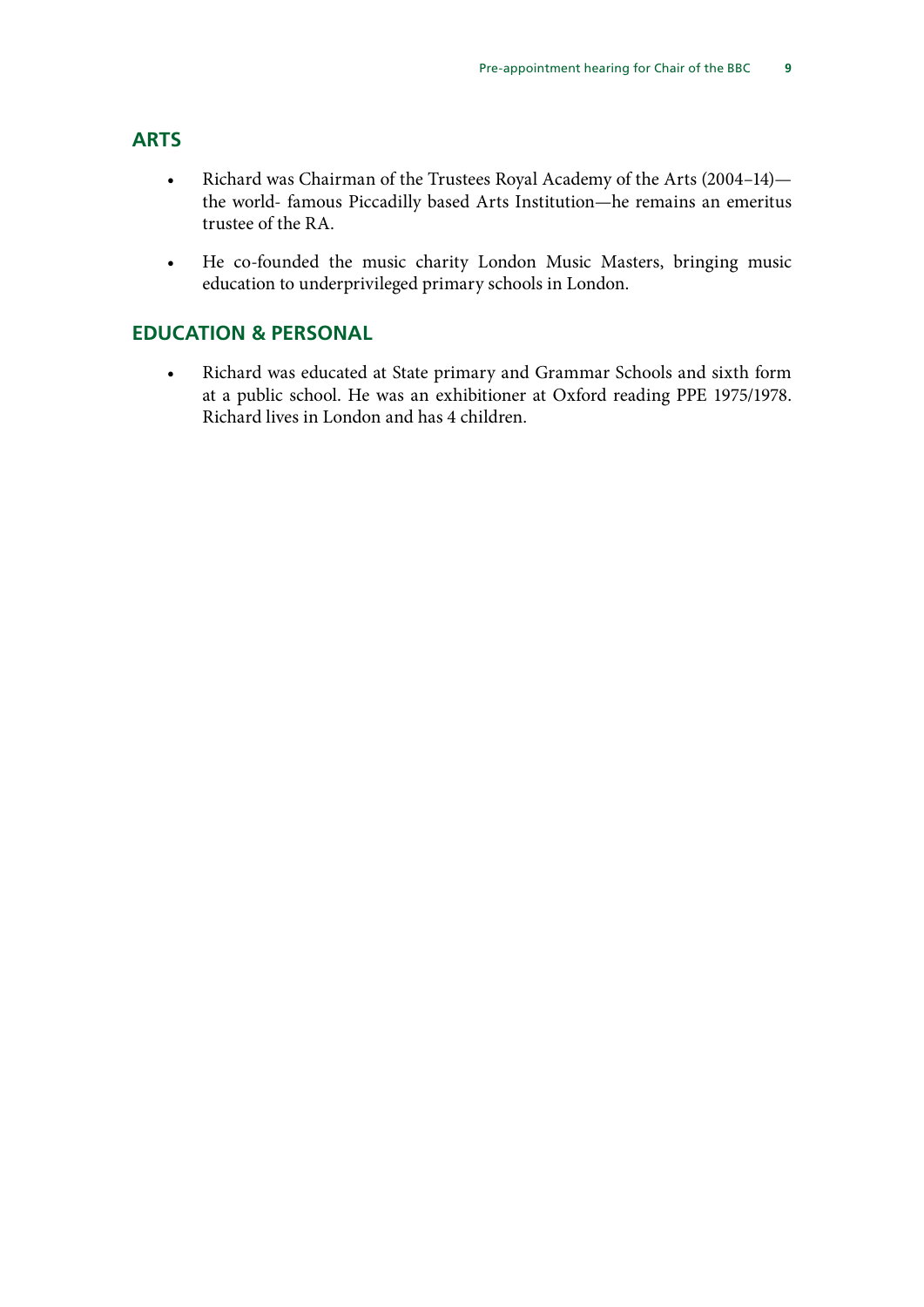# <span id="page-12-0"></span>Formal minutes

#### **Friday 15 January 2021**

Julian Knight, in the Chair

| Kevin Brennan       | Rt Hon Damian Hinds |
|---------------------|---------------------|
| Steve Brine         | John Nicolson       |
| Alex Davies-Jones   | Giles Watling       |
| Julie Elliott       | Heather Wheeler     |
| Rt Hon Damian Green |                     |

Draft Report (*Pre-appointment hearing for Chair of the BBC*), proposed by the Chair, brought up and read.

*Ordered*, That the draft Report be read a second time, paragraph by paragraph.

Paragraphs 1 to 18 read and agreed to.

A Paper was appended to the Report as Appendix 1.

*Resolved*, That the Report be the Fifth Report of the Committee to the House.

*Ordered*, That the Chair make the Report to the House.

*Ordered*, That embargoed copies of the Report be made available, in accordance with the provisions of Standing Order No.134.

[Adjourned till Tuesday 19 January at 9.30 a.m.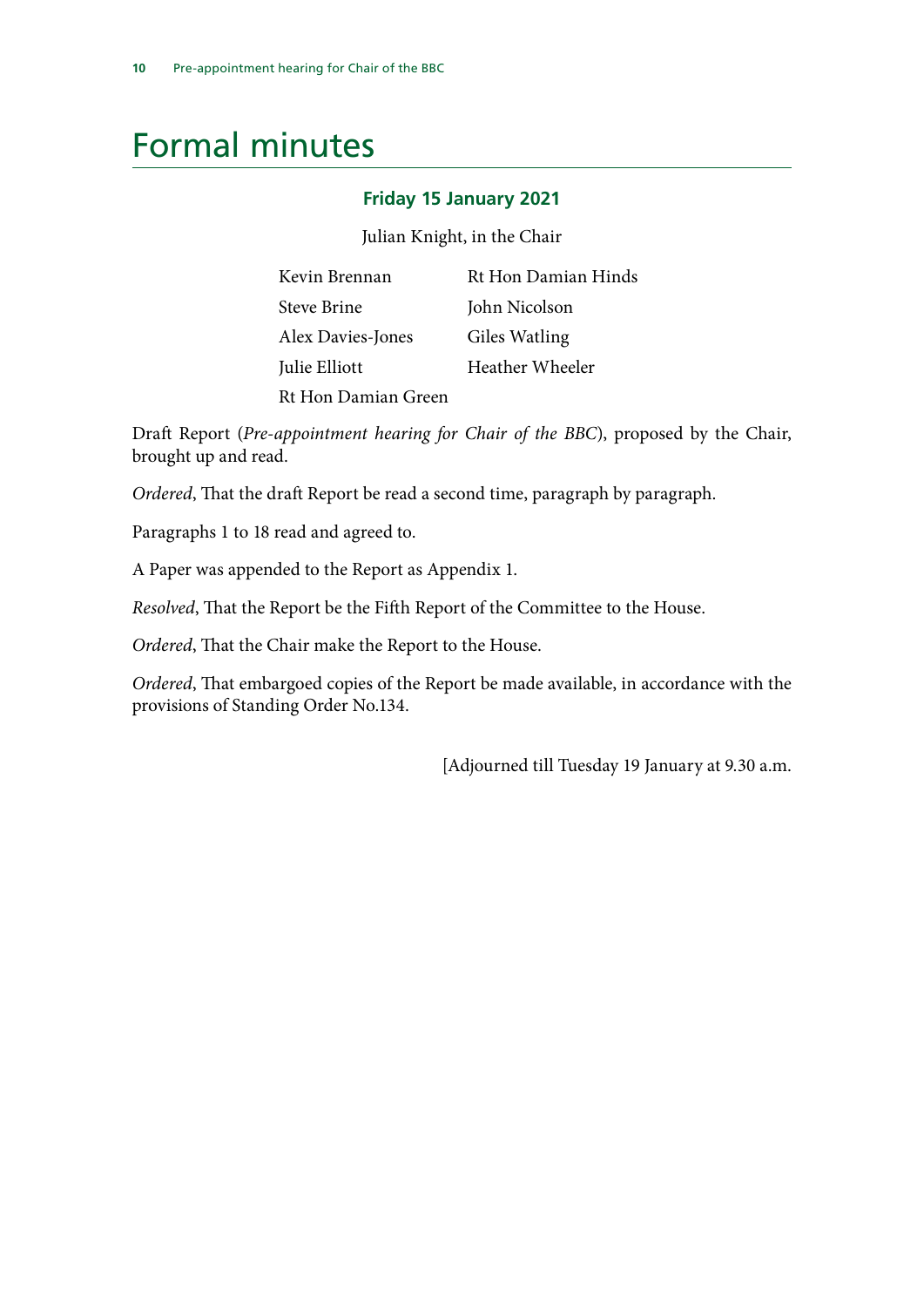### <span id="page-13-0"></span>Witnesses

The following witnesses gave evidence. Transcripts can be viewed on the [inquiry publications](https://committees.parliament.uk/work/926/preappointment-hearing-for-chair-of-the-bbc/publications/) [page](https://committees.parliament.uk/work/926/preappointment-hearing-for-chair-of-the-bbc/publications/) of the Committee's website.

#### **Thursday 14 January 2021**

**Richard Sharp,** Government's preferred candidate for Chair of the BBC

## Published written evidence

The following written evidence was received and can be viewed on the [inquiry publications](https://committees.parliament.uk/work/926/preappointment-hearing-for-chair-of-the-bbc/publications/) [page](https://committees.parliament.uk/work/926/preappointment-hearing-for-chair-of-the-bbc/publications/) of the Committee's website.

PAA numbers are generated by the evidence processing system and so may not be complete.

- 1 Department for Digital, Culture, Media and Sport ([PAA01](https://committees.parliament.uk/work/926/preappointment-hearing-for-chair-of-the-bbc/publications/))
- 2 Richard Sharp [\(PAA02\)](https://committees.parliament.uk/writtenevidence/21298/pdf/)